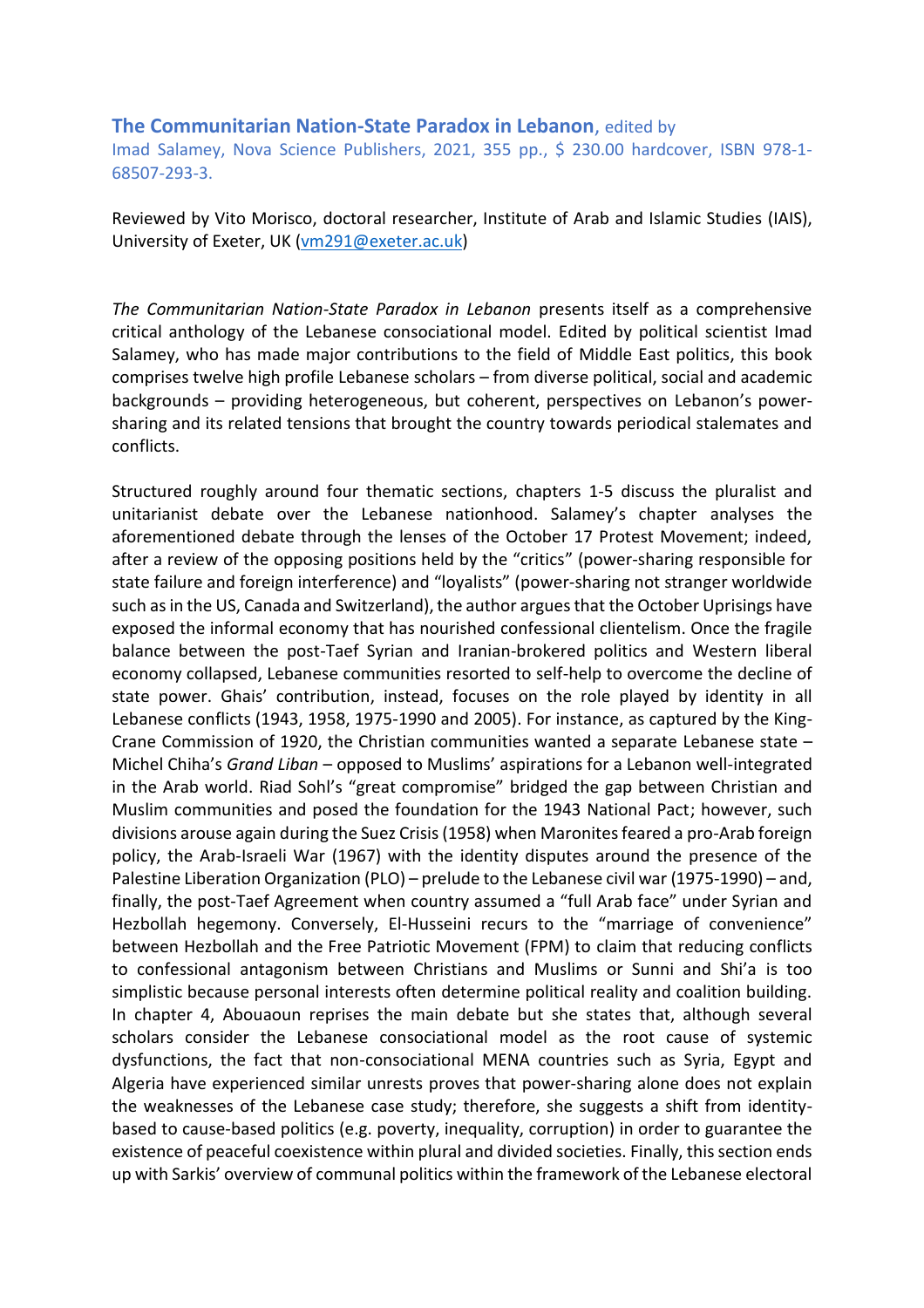systems. Whereas the country has adopted several electoral laws since the Constitution (1926) was signed, the sectarian distribution of power has remained at the cornerstone; not surprisingly, the author notes that alongside two constant pillars – namely sectarian quota and unified electorate – only one dynamic variable, such as electoral districts, has changed over the years.

The second section evaluates the ramification of the economic crisis and Taher opens up with an ethnographic investigation of weekly local markets in the Governorate of Nabatieh, one of the biggest and oldest Lebanese markets alongside Bint Jbeil and Hasbaya in South Lebanon. Most importantly, she observes how these historical spaces of socialisation are shaped by what Polanyi (1944) had defined a "double movement" made of laissez-faire policies and protectionism; similarly, Taher outlines how current Lebanese markets have favoured pluralism and integration due to the influence of the Central Bank's neoliberalism, on one side, and state sectarianism, on the other. According to the author, the double movement has thus had a positive impact by acting as a substitute for failing state economy. On the contrary, Helou stresses the role of political elite in manipulating the current financial crisis by favouring their own communal groups through informal economic networks. More specifically, he explores how sovereign debt crisis is exploited by a patron-client system that emerged from the post- civil war period, and promotes power-sharing practices (inter-elite cooperation) instead of policy and economic reforms.

Chapters 8 and 9 address the October 17 Protest Movement in detail. Tabar and Akel provide an optimistic analysis of the October Revolution and invite to a careful examination that goes beyond Western stereotypes such as the so-called "WhatsApp Revolution" similar to the Twitter and Facebook revolutions in North Africa during the Arab Spring. Indeed, although the protests ignited after the introduction of the WhatsApp tax by Rafik Hariri's cabinet, the October 17 Movement did not emerge out of a vacuum, and the civil society pushed for a new "imagined community" across classes and sects. However, Bayeh's contribution seems to contradict the inclusivity and de-sectarisation attempt led by the movement; indeed, despite the genuine efforts to shake the foundations of the communitarian state and the status quo, the author utilises Critical Discourse Analysis (CDA) to highlight how the main protest groups – Lebanese Communist Party, the National Bloc, Beirut Madinati, Sabaa Party and Citizens in a State to name few – failed to create a true revolutionary momentum due to their diverse political and economic goals and manifestos.

Finally, the last section looks at some of the challenges that jeopardise the very essence of the Lebanese nationhood and community. In chapter 10, through the lessons learned from the experience of the Ministry of Information under the Diab government, Najd discusses how sectarian power-sharing causes a fragmentation of the media sector and threatens freedom of expression. Similarly to other sectors, confessionalism engulfs also Lebanese media since each political party owns its media outlet (e.g. Future TV, Al Manar TV, Orange TV etc.) and, for instance, they give low priority to promoting reform issues. Also, journalists operate within the outdated 1962 Press Law and their activities are regulated under the penal and not civil code thus drastically narrowing freedom of expression. Another pressing aspect is debated in Haddad's chapter about the perception and inclusion of Syrian refugees. Drawing from immigrant and refugee research, Haddad exposes the vulnerabilities of the confessional system facing Syrian refugees' influx because, after an initial "open door" policy